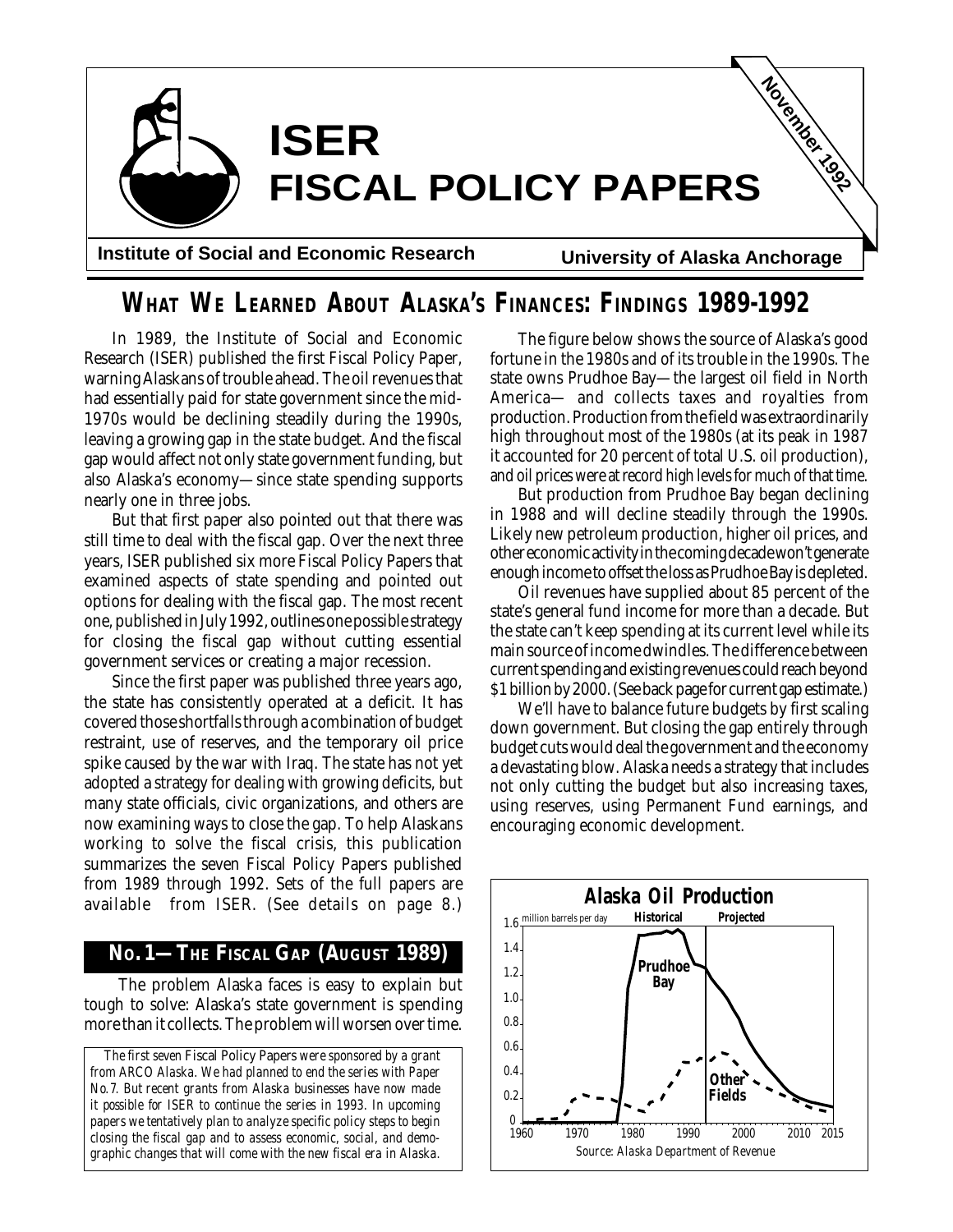### No. 2-FACTS AND FABLES OF STATE SPENDING (OCTOBER 1989)

Alaska's state government was suddenly and surprisingly rich in the early 1980s. And the best part about our overnight wealth was that it came at virtually no cost to us as individuals: the state government's oil revenues paid for virtually everything from a much bigger state budget to subsidized loans to annual Permanent Fund dividends for all residents. Everyone benefited.

Now we're facing the reality of much smaller oil revenues in this decade, as production from the giant Prudhoe Bay field declines. (See page 1.) Cutting the budget needs to be the first step in closing the fiscal gap that could exceed \$1 billion by 2000. (See page 8.)

Paper No. 2 describes the many factors that contributed to Alaska's high spending over the past decade, and refutes popular fables about where all the money went. Understanding how the state actually spends its money gives us a basis for beginning the tough process of cutting the budget.

Roughly \$34 billion passed through the state's general fund between fiscal 1981 and 1988. That total includes not only operating and capital spending but also some savings and investments. In examining state spending in the 1980s, Fiscal Policy Paper 2 found:

• Only about one-third of state spending went for the state government's operations and capital spending. The rest (as shown in the figure below) went to local schools, the Permanent Fund, local governments, public corporations like the Alaska Housing Finance Corporation, individuals, loan funds, and much more.

• State spending did increase sharply in the 1980s, but it started from a base that was already far above the national average. In 1987 Alaska's government spent three times the national average per resident, even after we adjust for Alaska's higher living costs. But in 1967, long before Alaska became oil-rich, the state government spent twice the national average per resident.

• Part of the increase in state spending was due just to population growth and inflation over the past decade.

• A larger share of the increase happened because the state government used its oil revenues to (1) expand existing programs; (2) deliver services in more expensive ways; (3) add many new kinds of spending; and (4) increase wages of public employees.

• Alaska has a number of programs unlike those in any other state, and most were created or substantially expanded in the 1980s. The biggest and most obvious is the Permanent Fund dividend program, but there are others.

• Alaska's local governments became even more dependent on state aid in the 1980s, even though their own tax bases grew. That's because they cut local taxes and expanded services on the strength of state oil dollars.

• The hundreds of capital projects in Alaska in the 1980s added substantially to government costs, even

though the state did not incur much new debt. The state government did pay as it went for most capital projects but all those projects carry operation and maintenance costs. Also, local governments, school districts, and public corporations did take on a lot of new debt in the past decade—and the state bears some of the costs of that debt.

> Many factors will complicate attempts to balance the state budget, including the heavy dependence of Alaska's local governments and economy on state spending; the increasing demands of a growing population; the service delivery systems that give local residents more control but at a high price; and the reluctance of Alaskans to pay taxes or give up special programs not based on need.

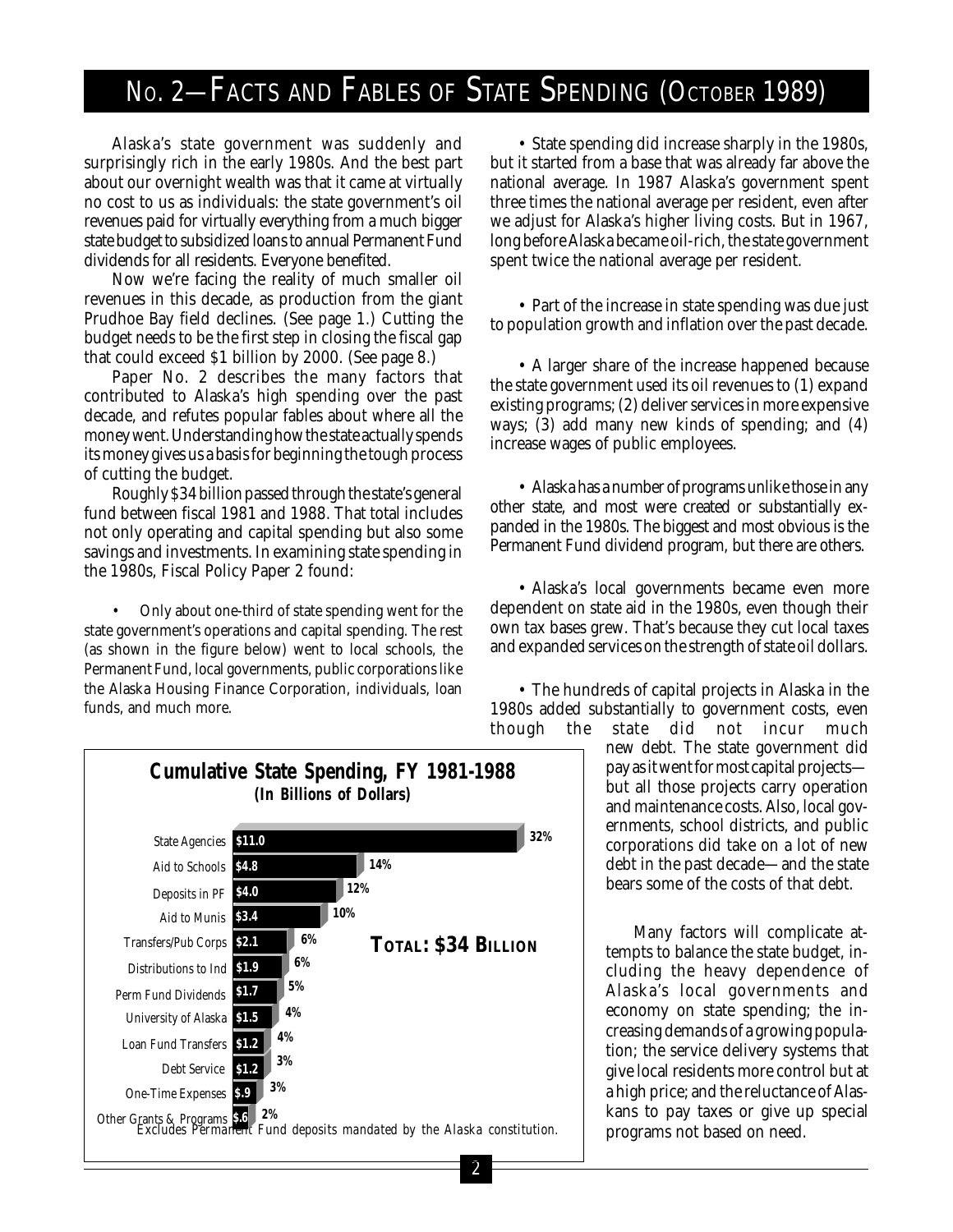#### NO. 3—ALASKA'S POTENTIAL TAX REVENUES (FEBRUARY 1990)

Spend more and tax less was the philosophy of Alaska's state and local governments in the 1980s. They spent two to three times more per capita than governments in other states, but taxed individuals and businesses only about half as much. They were able to do that because high state petroleum revenues paid for most of state government and a lot of local government.

But in the 1990s we can expect to see Alaska's governments spending less and taxing more as North Slope oil production and state oil revenues fall. (See page 1.) *Paper No. 3* analyzes possible revenues for Alaska's governments, both from today's tax base and potential additions to the tax base. We use national average tax rates as a benchmark to give Alaskans an idea of how much revenue our tax base could generate. We're not advocating that Alaska governments suddenly raise rates to national averages. The paper reports:

• Nominal oil prices (not adjusted for inflation) would have to increase 10 percent a year for the next 20 years to compensate for the projected drop in oil revenues as North Slope production falls. Such a long-term, sustained increase in oil prices is unprecedented. Oil prices are volatile. In recent years they fluctuated widely, but averaged about \$19 per barrel (in 1992 dollars) with little upward trend.

• Alaska's state and local governments could collect an additional \$500 million a year, if they taxed at the 1988 national average rates. Alaskans currently pay about half the national average amount in state and local taxes.

• Assets in public corporations might generate as much as \$100 million annually for the state treasury, if the government sold all those assets and invested the proceeds. We're not advocating that policy—assets currently in public corporations provide benefits the state would have to carefully weigh before making such a radical change in policy. However, more modest changes might allow the state to divert some of the corporations' income to the general fund.

• Alaska's two largest resource industries—petroleum and seafood—pay about the same tax rates here as they do nationally. In 1988 the petroleum industry paid about \$1.1 billion in state taxes (and another \$900 million in royalties because the state is a resource owner). The seafood industry paid about \$38 million.

• The smaller mining, timber harvesting, and agriculture industries in Alaska are currently taxed below national



rates. Those industries paid less than \$5 million in taxes in 1988. If the state had taxed their 1988 production at national rates, it would have collected about \$10 million more.

• The economic developments with the most potential to generate large revenues are also the most uncertain right now. A gas pipeline from the North Slope and oil production from the Arctic National Wildlife Refuge (ANWR) could generate about \$350 million (in 1988 dollars) in annual revenues by 2005. But the gas pipeline won't be built until the gas producers can find buyers. And ANWR is currently closed to petroleum exploration. Should Congress decide to open it, oil companies would have to find commercial deposits and undertake the necessary development to bring the oil to market—a process that would take more than a decade.

Raising taxes in Alaska will be difficult. Alaska is already a very expensive place to do business, and higher taxes will add to costs. Also, even though individual Alaskans probably carry the lowest state and local tax burden in the nation, many are convinced they already pay more than their fair share—and they have shown willingness to put up with some service cuts and reduced maintenance of roads and facilities rather than pay higher taxes. But by establishing the link between costs and services, new taxes will quickly focus taxpayers' attention on what they're willing to pay for.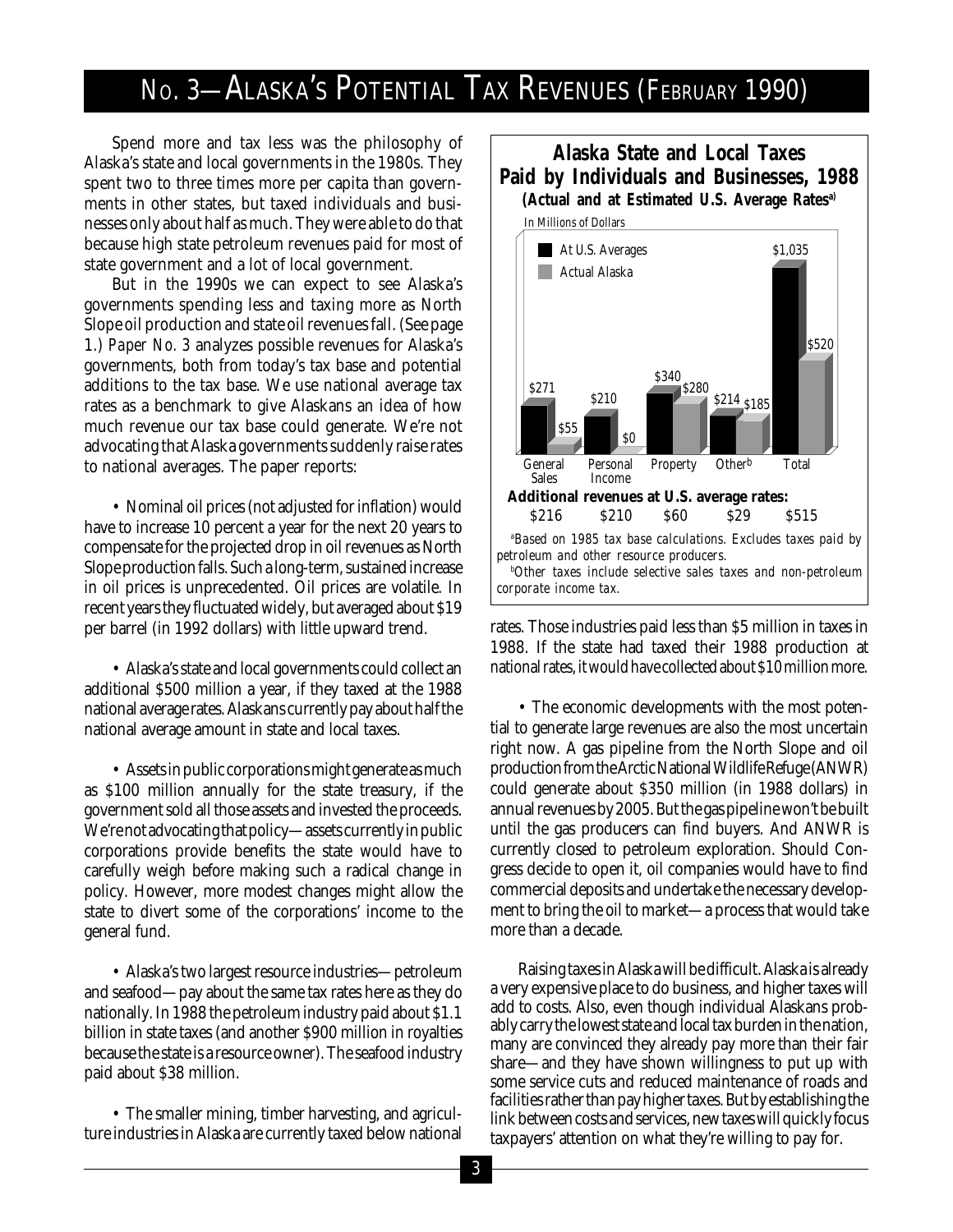# No. 4-BIG TICKET SPENDING: TRANSFERS & LABOR COSTS (MARCH

The State of Alaska spends 75 percent of its money in two ways: transferring money to individuals and local governments and paying salaries and benefits of state workers. Anyone considering how to cut the budget has to understand where most of the money goes—and to recognize that labor costs and transfers automatically grow with population and inflation. (See pies below.)

If Alaska is to balance future budgets, state officials will have to consider ways of re-structuring transfer programs and holding down labor costs. *Paper No. 4* profiles the state's ten largest transfer programs and examines state payroll and benefits. (Updated spending figures for those programs are in the box below.) The paper finds:

• Transfer programs are taking more and more of the state operating budget. Between 1970 and 1989—a period when the real state operating budget nearly quadrupled—transfers grew so much faster that they moved from 26 percent to 44 percent of general fund spending. And that general fund spending does not include the Permanent Fund dividend program, which by itself is nearly one-third the size of other transfer programs combined. (Transfers include grants and claims.)

• Only half the state's largest transfer programs are based on need. Continuing unique programs not based on need will undermine funding for traditional government functions as oil revenues decline. The biggest example is the Permanent Fund dividend program, but others include the Longevity Bonus program and the Power Cost Equalization program.

• Programs for the poorest Alaskans—the public assistance and medical assistance programs—accounted for just 11 percent of state money paid out under the ten largest programs in fiscal 1992. However, state costs for federal programs like Medicaid have been growing more rapidly than just about any other budget item in recent years and those costs are largely beyond state control.

• An alternative to reducing or eliminating services as revenues fall is delivering them more efficiently. Beneficiaries of many of Alaska's transfer programs have no incentive to contain costs. Restructuring programs to create incentives for savings and to require some contribution from those able to pay could increase efficiency and reduce costs.

• State labor costs have historically grown along with population, increasing 50 percent in the 1980s, even after an adjustment for inflation. Rather than simply adding workers as the population grows, Alaska needs to look for ways to serve the public more efficiently and to control growth in costs of existing employees.

#### **State Spending for Ten Largest Transfer Programs, FY 1992 (In Millions of Dollars)**

| 1. | School Foundation*                   | \$514 |
|----|--------------------------------------|-------|
| 2. | Permanent Fund Dividend              | \$475 |
| 3. | <b>School Debt Reimbursement</b>     | \$129 |
| 4. | Medicaid and General Relief Medical* | \$102 |
| 5. | Public Assistance*                   | \$62  |
| 6. | <b>Longevity Bonus</b>               | \$62  |
| 7. | <b>Municipal Assistance</b>          | \$47  |
| 8. | Revenue Sharing*                     | \$38  |
| 9. | <b>Pupil Transportation*</b>         | \$29  |
|    | 10. Power Cost Equalization          | \$15  |

*\*Programs based on need. Permanent Fund dividends paid October 1991 through October 1, 1992.*

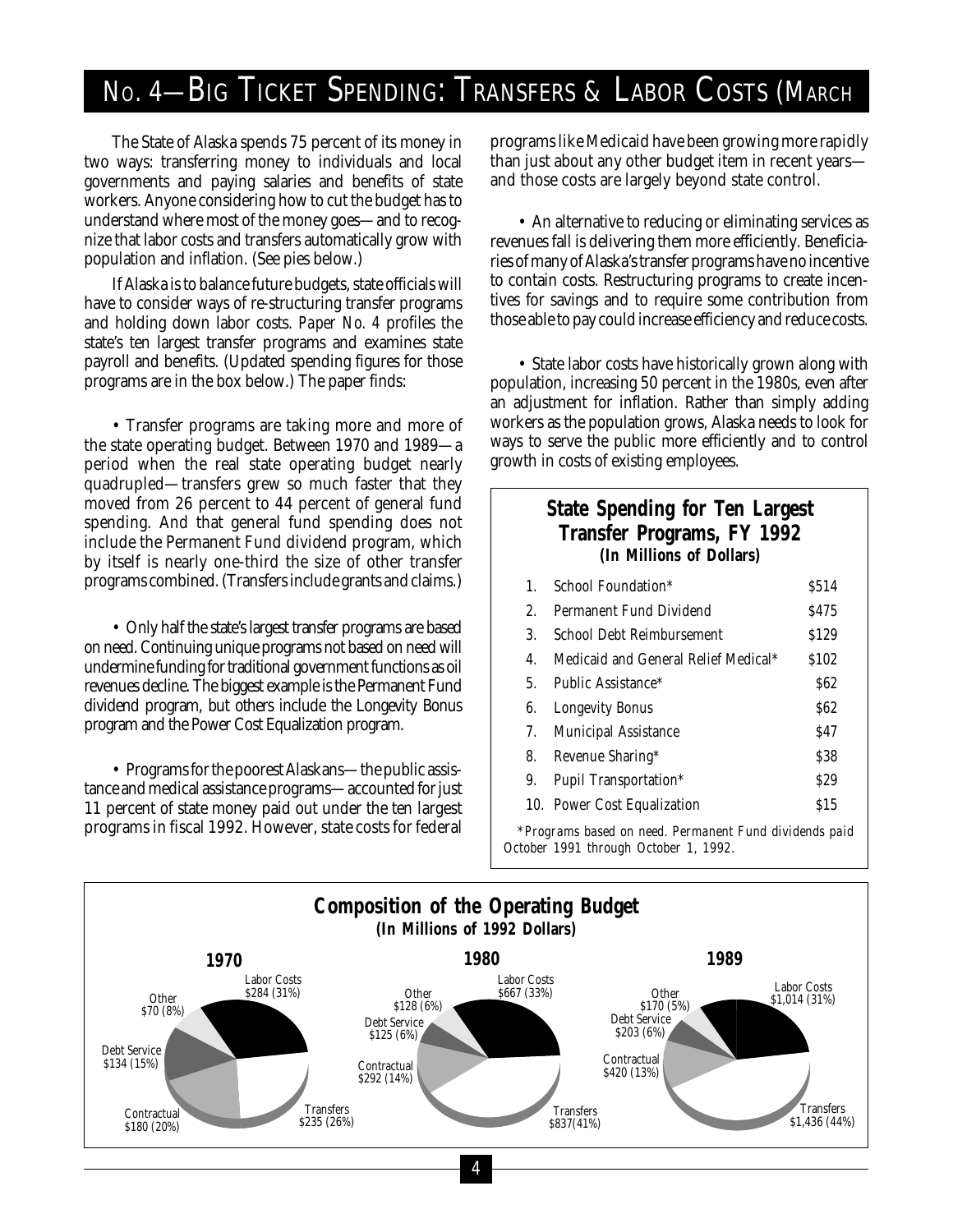### NO. 5—ALASKA'S DEPENDENCE ON STATE SPENDING (OCTOBER 1990)

It would be hard to exaggerate Alaska's economic dependence on state spending. State spending supports nearly one of every three jobs in the state—including about 50,000 private jobs and 30,000 public jobs. Three of every ten dollars of personal income—more than \$3 billion in 1990—grow out of state spending. In different regions of Alaska, state spending supports anywhere from 23 to 46 percent of all economic activity. (See adjacent figure.)

So it's easy to see why state officials have to consider the economic effects of their fiscal policies. The state faces big and growing budget deficits in the 1990s as state petroleum revenues fall. (See page 8.) State officials have to bring state spending to a level Alaska can sustain and Alaskans are willing to pay for. *Paper No. 5* examines the economic importance of state spending and analyzes the economic effects of different state fiscal policies. The paper finds:

• If state officials try to close the fiscal gap entirely through across-the-board budget cuts, state spending would drop 40 percent by the year 2000 and Alaska could lose as many as 35,000 jobs.

• Alaska can't avoid some economic slowdown as the fiscal gap widens, but by choosing different fiscal policies state officials could save thousands of jobs.

• Some fiscal choices would save jobs at the expense of income. Re-imposing a personal income tax or eliminating the Permanent Fund dividend program might reduce per capita disposable income 2 to 5 percent by the year 2000, but save about 4,000 jobs.

• Policies that save jobs are more likely to keep people in Alaska than are policies that preserve income. When people lose their jobs they are often forced to look for jobs elsewhere. But when they keep their jobs but lose some income they're more likely to stay and spend less.

• Increasing the annual rate of return on the Permanent Fund by 1 percent is a policy that could save both jobs and income. If the increased rate of return were used to increase Permanent Fund dividends, it would help save private jobs and income. If it were used to bolster general fund spending it would help save public and private jobs and income.



• It would be short-sighted to shift the portion of Permanent Fund earnings used to inflation-proof the fund to general fund spending. That shift would save jobs and income in the near-term, but in the long run the value and earning power of the Permanent Fund would dwindle when it was no longer protected from inflation. A dwindling Permanent Fund would leave us with fewer resources to deal with the fiscal gap in the next decade.

• Combining fiscal policies that raise revenues and reduce costs would save more jobs and income than would cost-cutting or revenue-raising policies by themselves. For example, new tax revenues could preserve more jobs, if the cost of each job were 10 percent less.

• Among the first things to go as state spending falls will be capital aid—and those regions unable to finance projects themselves will see little construction as the fiscal gap widens.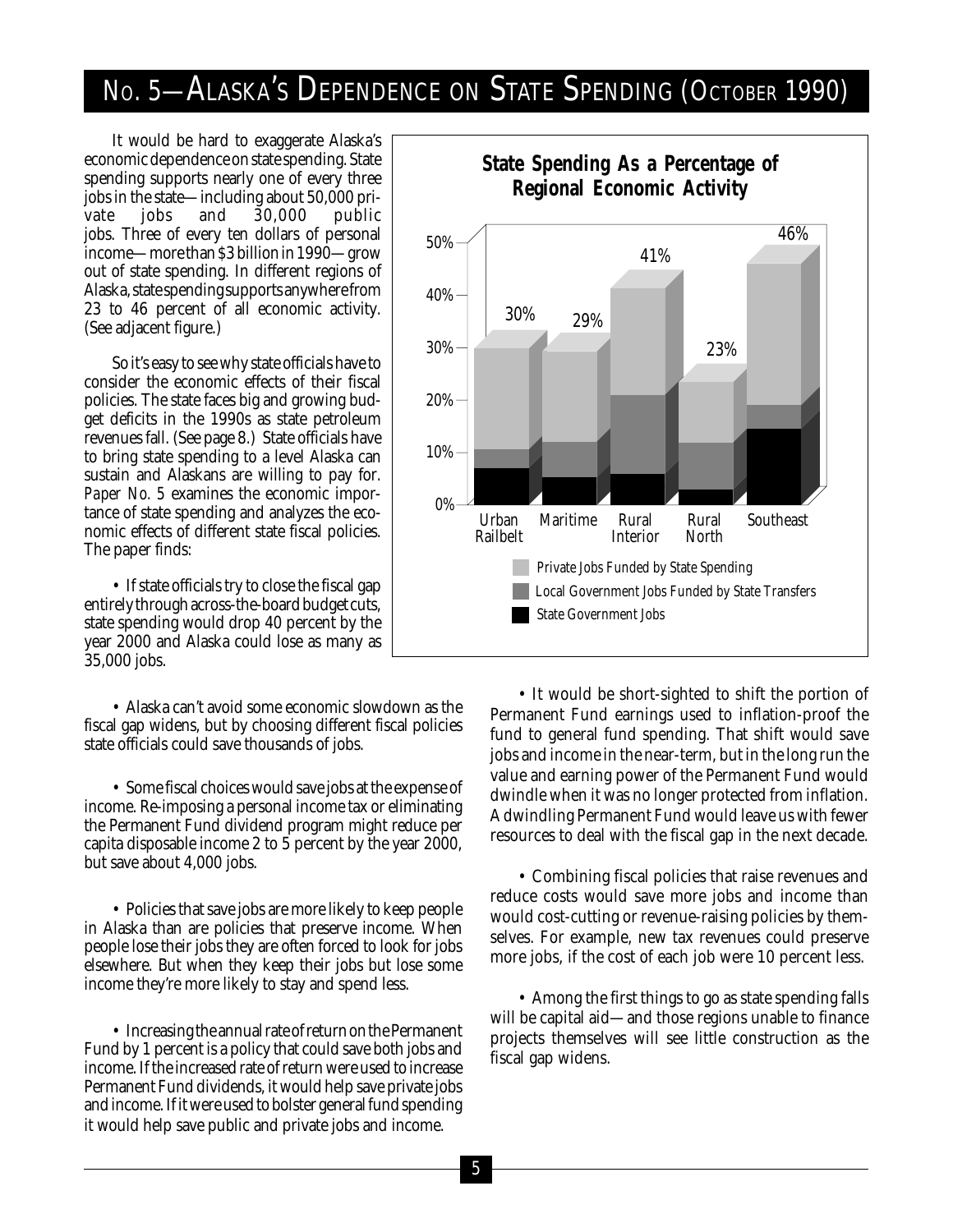# No. 6—WHO WILL PAY FOR BALANCING THE BUDGET? (APRIL 1991)

#### **What the Average Household Receives from Government and Pays in Taxes** \$2,600 \$19,600 \$2,000 Permanent Fund Dividend Share of State & Local Spending **State and Local Taxes Paid** \$22,200

*Calculated by dividing total spending and total taxes falling on households by the population and multiplying by 2.8 (average household size).*

Alaskans will pay more and get less from state government in the 1990s. But how will the burden of spending cuts and tax increases fall on richer and poorer and urban and rural households? That depends on which fiscal policies state officials choose.

Alaska faces big and growing budget deficits because the petroleum revenues that mostly paid for state government in the 1980s will steadily shrink in the 1990s. This paper assesses how different state taxing and spending policies could affect different kinds of households.

As a measure of those effects, we examine relative losses in disposable household income. Budget deficits will of course have other effects on households, and Alaskans who lose their jobs will obviously face bigger losses than we describe. But relative household income loss is a good measure of the equity of various fiscal policies.

The figure above shows that the typical Alaska household receives in payments and services more than 10 times what it pays in state and local taxes. That figure gives us perspective when we look at the effect of fiscal policies: under current policies, Alaskans at all income levels pay little or nothing for state and local government—because there are no major state taxes and Permanent Fund dividends frequently exceed local taxes. *Paper No. 6* finds:

• The larger a state budget Alaskans choose to maintain, the more they will have to pay. It remains to be seen how much Alaskans are willing to pay.

• The less Alaskans pay, the more government services will decline. Hundreds of million of dollars in budget cuts will cost the average household little in direct income—but a great deal in reduced education, police and fire protection, road maintenance, and other services we receive from state and local government.

• Eliminating Permanent Fund dividends and shifting the money to general government would cost Alaska households the most income but would require the smallest cuts in services—because the dividend money alone would reduce the fiscal gap by \$500 million.

• To the extent that state officials cut the budget across-the-board, poor and elderly households will suffer disproportionately because they rely most on transfer payments and subsidies.

• Households on average would lose less income if the state balanced its budget by raising taxes rather than eliminating the Permanent Fund dividend. That's true because businesses would pay a part of new taxes.

• Smaller, more affluent households and most single Alaskans would probably rather give up Permanent Fund dividends than pay major new taxes—because they would likely lose less in dividends than they would pay in taxes.

• Large, poor households could lose several times more than smaller, more affluent households if Permanent Fund dividends were eliminated—because large households collect more dividends and those dividends make up a bigger share of their total income.

• Cutting the Longevity Bonus across-the-board would take some income away from all Alaskans over 65, but basing the program on need would take the entire bonus away from wealthier Alaskans over 65 while protecting the payments of those with less income.

• Big budget cuts would hit incomes of rural Alaskans harder than incomes of urban residents, because rural Alaskans rely more on transfer payments and subsidies.

 When oil revenues were plentiful and individuals didn't have to bear the burden of state government, state officials could be generous with everyone. Now lawmakers face tough choices about which special transfer programs and subsidies the state can maintain in more austere times. But in considering new fiscal policies, they need to bear in mind that the free-spending policies of the 1980s fostered dependence among many Alaska households, particularly needy families and older Alaskans.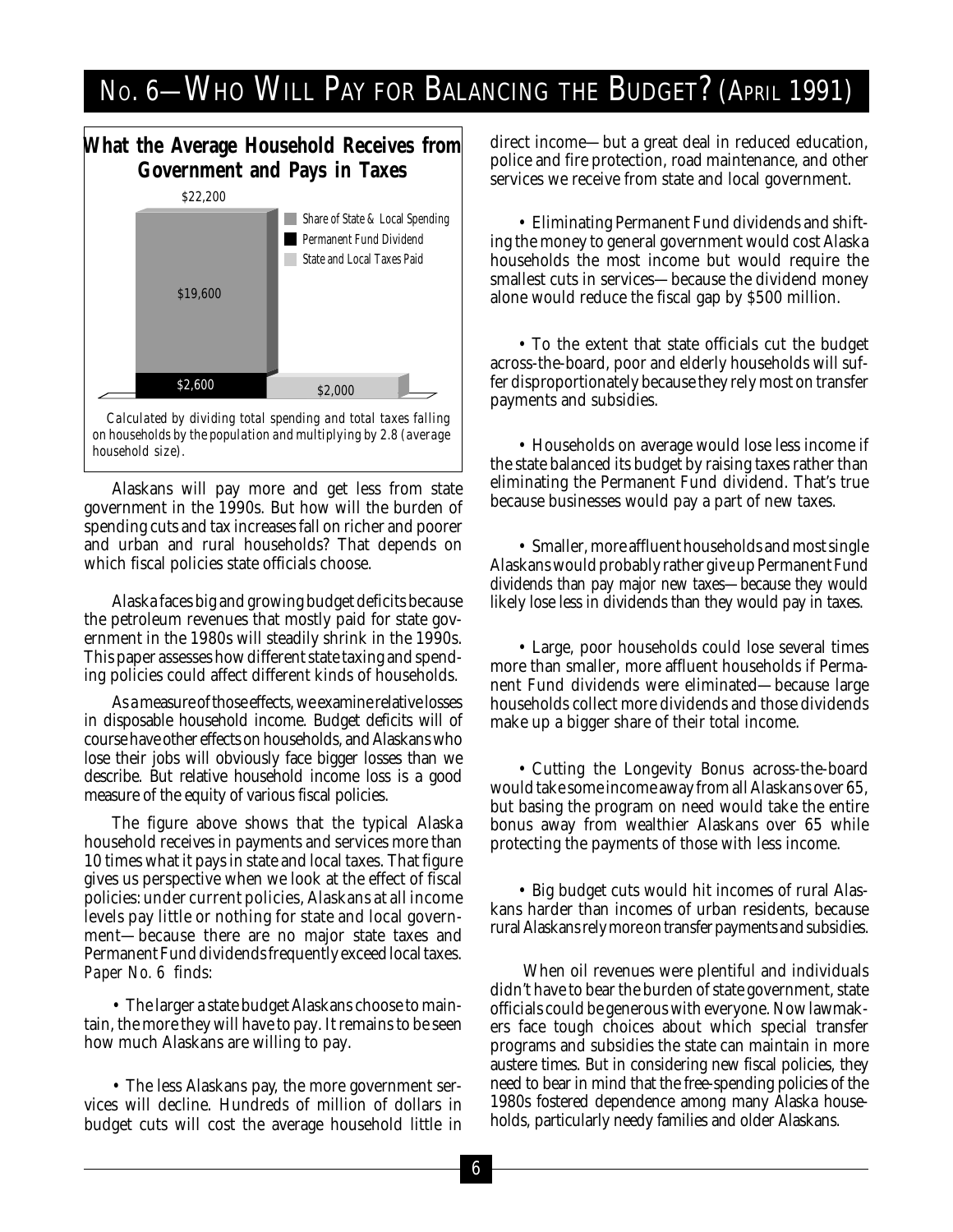# No. 7-SAFE LANDING: A FISCAL STRATEGY FOR THE 1990S (JULY

Alaska is poised for either a safe landing or a nose dive. Alaska's state government and economy are in danger because they both rely so heavily on state oil revenue.

Oil revenue from North Slope production makes up 85 percent of the state government's general fund income and produces 30 percent of Alaskans' personal income. State spending supports 50,000 private jobs and 30,000 public jobs.

But North Slope production has already begun declining and will continue to drop. As a result, state oil revenues will shrink. Our estimate of the size and timing of the fiscal gap has changed with changing conditions. (See page 8.) We now estimate that it could reach \$1.5 billion by 2000.

If we fail to begin dealing with the fiscal gap now, we could be facing fiscal and economic catastrophe: a government without enough money to provide essential services, and an economy thrown into recession.

Luckily, Alaska has the resources to move toward a government that's smaller but still able to serve its citizens and be a partner with private industry in a healthy economy. *Paper No.7* outlines a fiscal strategy with five major steps. That strategy could keep essential state services and programs intact, avert a major recession, and preserve the earning power of the Permanent Fund. Alaskans can choose when to take the five steps and how heavily to rely on each, but we have to take all five. The figure below illustrates one way the five steps could be combined to fill the fiscal gap:

*Step 1: Cut spending. Spending cuts could eliminate nearly half* the projected fiscal gap under this strategy which would first freeze spending and then hold growth below the general rate of inflation throughout the 1990s.

*Step 2: Use Permanent Fund earnings. Permanent Fund earnings could fill one-quarter* of the fiscal gap by 2010—more than petroleum revenues, personal income taxes, or likely new economic development. To generate earnings that large in the next century, the state would need to increase the fund principal by re-investing earnings that now go to the Permanent Fund dividend program. Reducing and then eliminating the program would be tremendously unpopular with Alaskans who have grown accustomed to the annual state payments. But Alaskans would still receive substantial but different benefits—the earnings would help stabilize the government and the economy and help pay for basic services that would otherwise have to be eliminated or paid for with higher taxes.

*Step 3: Encourage economic development. Economic development could fill about 10 percent* of the fiscal gap by 2010—but exact levels of future development are impossible to predict. The state can best encourage economic development by managing the fiscal crisis (thus creating confidence in industry) and adopting stable yet flexible tax and royalty policies that assure a fair share for the state from future resource development.

*Step 4: Levy taxes. A personal income tax could fill roughly 13 percent* of the projected fiscal gap by 2010. This strategy calls for imposing an income tax as soon as 1993—to help the state get through the next few years without spending its reserves. Alaska households pay virtually no state taxes now.

*Step 5. Manage transition funds. The state government should deposit existing reserves* (except the Permanent Fund) and any settlement payments it receives into accounts to be managed as transition accounts. The current



policy of spending reserves to try to plug the widening fiscal gap both disguises the problem and reduces our future options. In combination with other strategic steps, these funds could cushion the transition to a smaller government and act as a shock absorber when yearto-year fluctuations in oil prices affect state revenues.